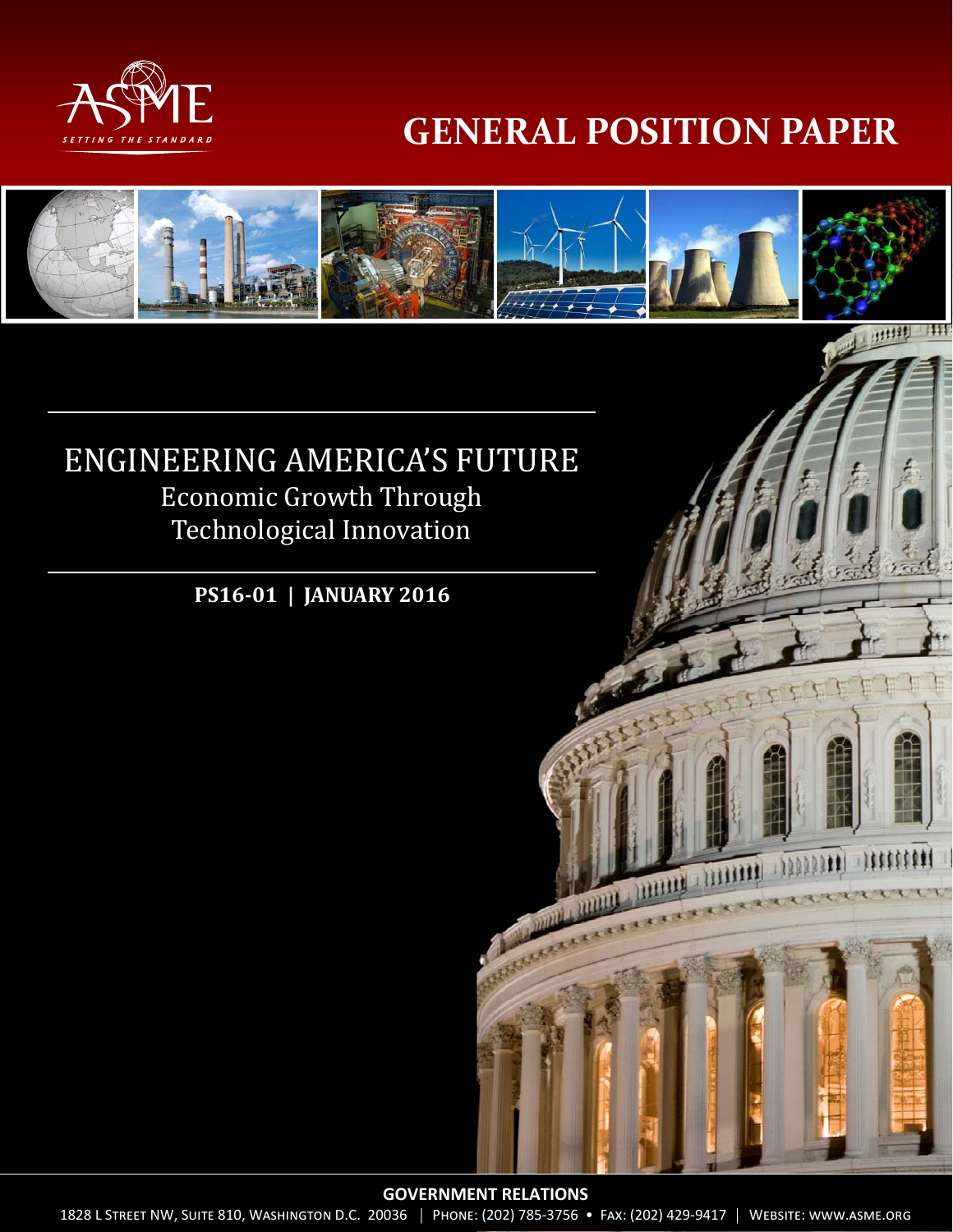#### **INTRODUCTION**

Economic prosperity and growth in the global age is at root a story of technological innovation. Various economic analyses ascribe up to 80% of economic growth in the industrial era to technological advancements. Innovation allows us to make continual improvements in our quality of life and maximize the productivity of our citizens. It also enhances our ability to identify and collect scarce resources and use them efficiently, and to optimize our adverse impact on the earth and its environment. Appropriately directed, technological advancements can also be delivered to the benefit of the global community and can be a driver for national security.

The emergence of the United States in the 20th century as the preeminent world economic power was largely attributed to the country's stable political system, vast natural and human resources, and agricultural, manufacturing and engineering prowess. Underlying all of this has been an unceasing capacity for innovation. This innovation made possible remarkable productivity gains in agriculture. Beginning in the 19th century, the development and dissemination of science-based best practices in agriculture allowed the nation's growing food needs to be met by ever-smaller numbers of farm workers. This improvement in farm labor productivity enabled people to focus on producing in other markets. Today this manifests itself in our ability to engineer new technologies in areas such as life sciences, environmental sciences, energy, advanced manufacturing and information technology, which define our quality of life and will be crucial to economic growth and prosperity in a global economy.

#### **RECOMMENDATIONS**

Private enterprise will continue to take the lead in technological and engineering innovation, particularly regarding commercialization of new ideas and technologies. The government plays a role through the promulgation of policies that encourage innovation. These policies must be mindful of the long-term, capital-intensive nature of engineering and basic science innovation, recognize the interdisciplinary nature of R&D and understand the need to bridge different funding paths for technology transition. These policies should encourage a regulatory environment for the transfer of research results to application developers and for ease of commercialization. The goal of these policies should support the development and sustenance of a well-educated, technically sophisticated workforce that is sufficiently agile to respond to rapid developments in technology.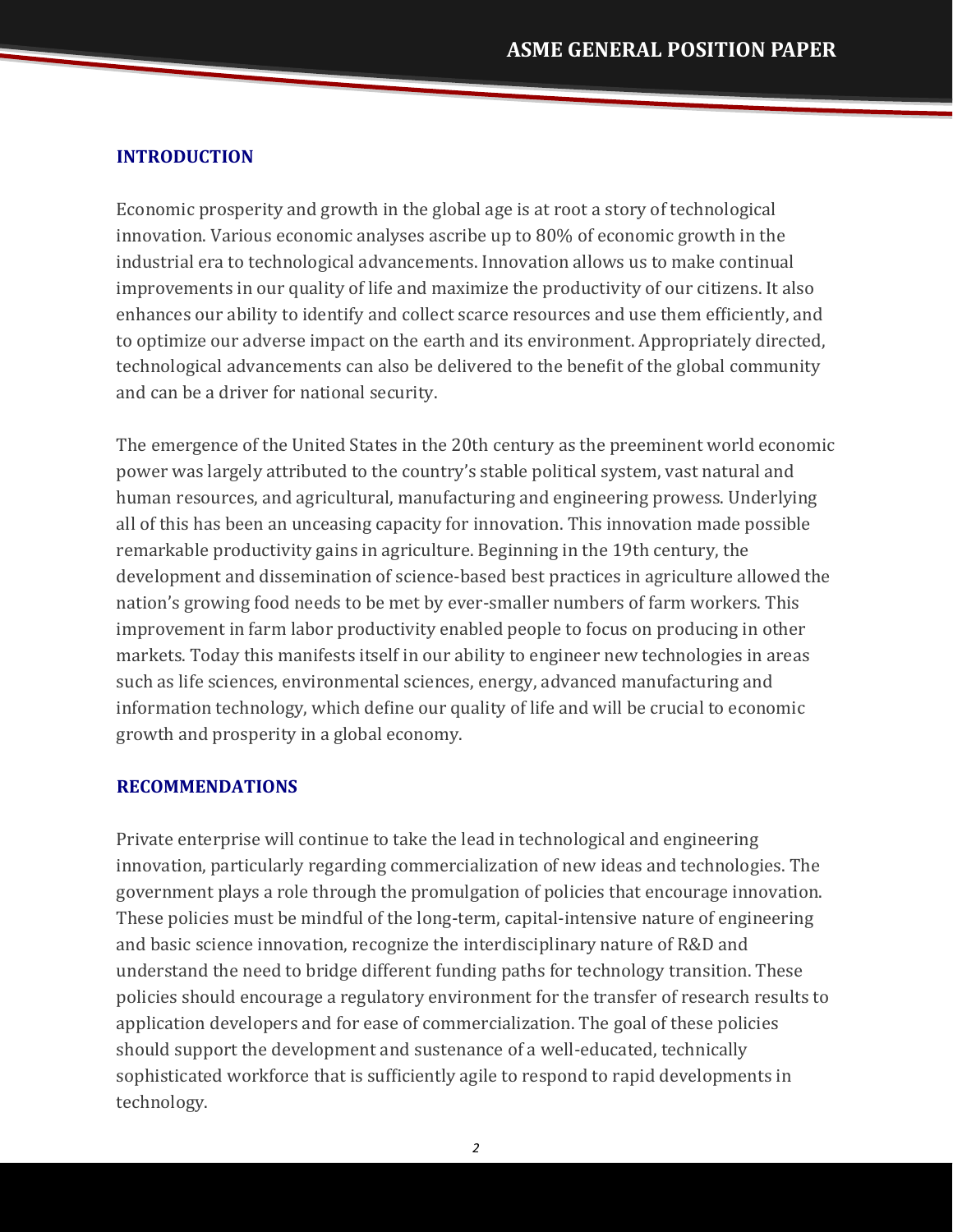Specific recommendations are:

# **1. Ensure substantial public investment in science‐based engineering research that recognizes the interdisciplinary nature of innovation.**

Federal funding is crucial to the nation's R&D enterprise. This funding encompasses both publicly supported laboratories operated directly by federal agencies, as well as grants to non-profit research-performing organizations such as universities and research institutions. In particular basic research, which is defined as that work that is not directly motivated by specific applications, is almost exclusively the domain of government support. The divide between basic research and applications means that there can only be limited assurances that commercial applications will result even from successful research projects. In most cases, private enterprises cannot justify investments in research for which the promise of revenue-generating applications is not imminent. In such areas only a shared investment in the precompetitive Science and Technology realm will allow the market to develop. Leadership by the federal government through its investment is a critical component of this enterprise.

Federal research funding should be balanced between biology and the life sciences, where funding generally is largely provided by the National Institutes of Health (NIH), and engineering and the physical sciences, where funding is provided by the Department of Defense (DoD), Department of Energy (DoE), Department of Commerce, National Aeronautics and Space Administration (NASA), or the National Science Foundation (NSF). A balanced federal research portfolio is especially vital to emerging technical areas, which may be highly interdisciplinary and may require distinctly different funding avenues. Balancing the federal investment in multiple fields will foster a knowledge base and capability in multiple research areas.

Federally funded research also supports graduate education. A large percentage of doctoral degree recipients in engineering and science are supported in part by federal funds. These degree recipients go on to play key roles not only in carrying out research, but in training successive generations of engineers and scientists.

The federal government should consider an investment balance that:

• Ensures long-term commitments to science and engineering research by devoting a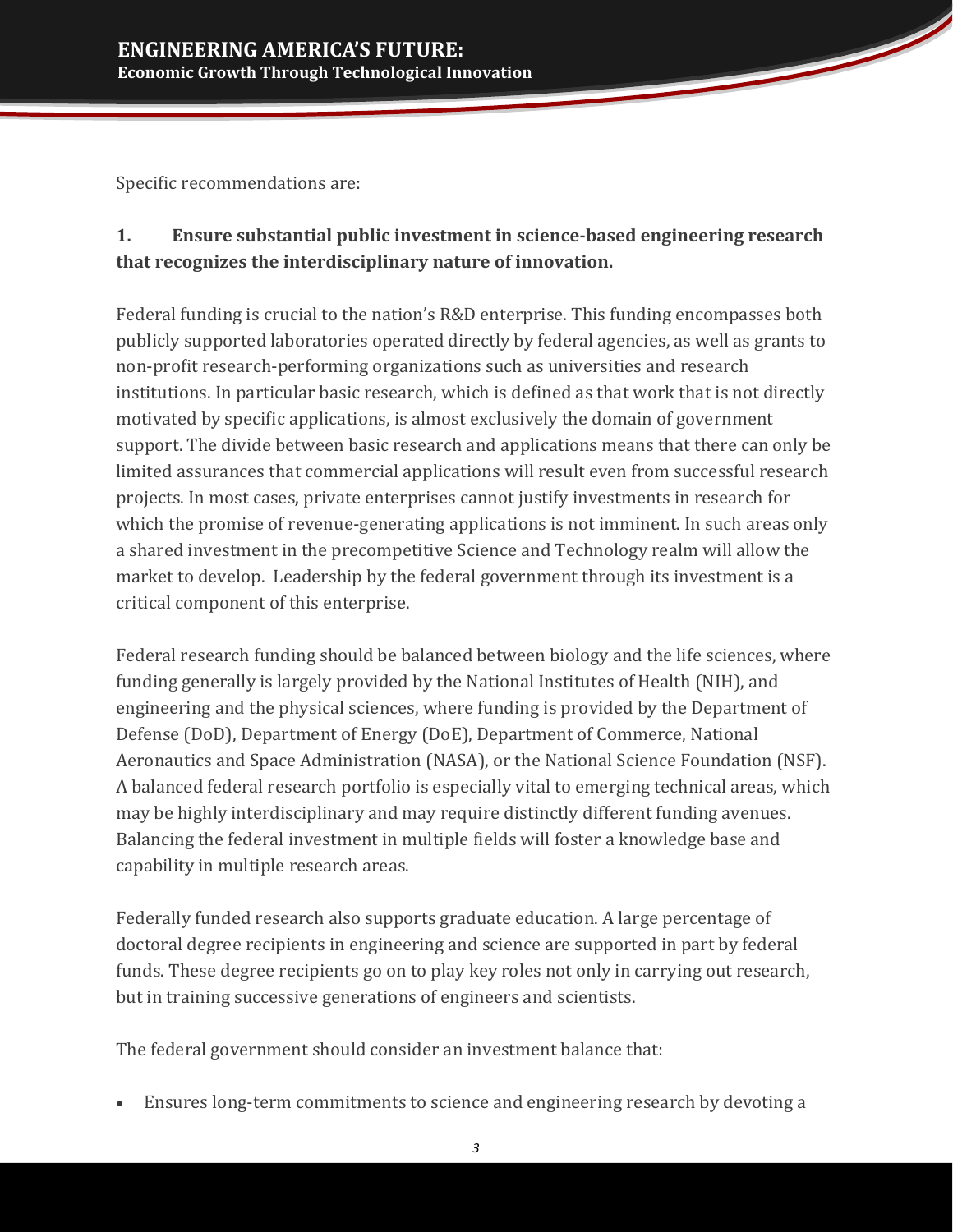fixed amount of more than 3% of the total U.S. gross domestic product (GDP) to research and development or a fixed percentage of the federal revenues.

- Continues to support robust investments in basic research for the National Science Foundation, the Department of Energy's Office of Science, the National Institute of Standards and Technology, and the Department of Defense, which supports high risk, but high reward projects.
- Pursues a balanced portfolio of research in physical sciences, engineering, and life sciences, with commitment to the research activity supported by all agencies. This balance should be coordinated through government investment priorities and shared research areas among multiple agencies. Research into focus areas where multiple agency missions benefit should be high in that priority.

# **2. Establish policies that encourage private investment in R&D, including basic research.**

The private sector accounts for an estimated two-thirds of all R&D spending in the U.S. This private R&D effort is focused on development and applications. The federal government has been the primary source of basic research funding in the U.S. for the last century. In order for technology to drive our economic growth in the future, incentives such as R&D tax credits that are dependable and not year to year must be provided.

The role of intellectual property protections in encouraging private R&D investment should also be strengthened and enforced. Such protections, which have both domestic and international implications, can provide strong financial incentives to undertake fundamental R&D by increasing the likely investment return.

The federal government should:

- Maintain the permanence of the  $R&D$  tax credit.
- Protect intellectual property and copyright.

# **3. Enact measures to strengthen partnerships between R&D performers and** users.

While it is primarily private industry that innovates through transforming knowledge into new products and services, industry depends heavily on government-funded basic research. The task of transitioning basic research has long been identified as a major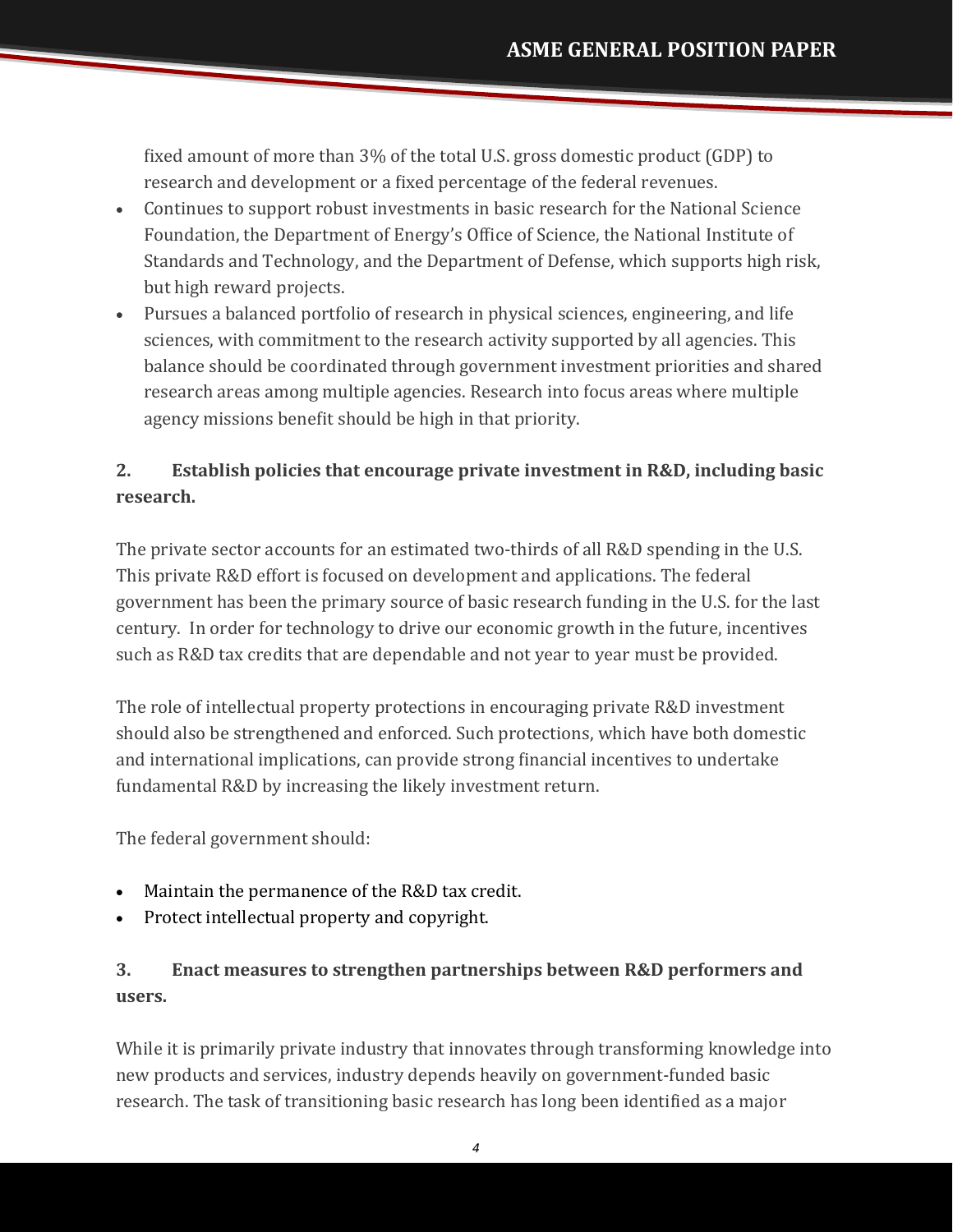obstacle in the R&D pathway.

Partnerships between industry and academic or other research institutions allow industry to be better informed about recent research advances, while allowing the performers of basic research in turn to be cognizant of the needs of industry. Planning and coordination is essential for optimal performance of these partnerships. Federal agencies have long and valuable experience in interacting with industry, academic institutions, and research institutions, and benefit from expanded partnership efforts.

Accordingly, the federal government should:

- Strengthen industry/academic/government partnerships to facilitate the flow of ideas between these parties.
- Stipulate communication on technology transition between parties as conditions of research grants both on the basic research side and the application and development side.
- Support partnerships involving competitive programs that are both cost-shared and merit‐reviewed.
- Invest in partnerships that apply commercial technologies to meet government needs in areas such as energy, advanced manufacturing, defense, intelligence, transportation, space, education, and the environment.

# **4. Promote a system of standards and conformity assessment procedures that facilitates the transfer and commercialization of innovative technical advances.**

The globalization of business, the rapid implementation of new technology, and the economic and technological convergence of markets are significantly changing the dynamics of global competition – particularly with respect to the areas of energy and workforce development. As a result, the influence of international product standardization and conformity assessment procedures on the marketability of U.S. products and services abroad is becoming increasingly important. The significance of supporting sound standardization policy is underscored by the U.S. Department of Commerce estimate that standards affect 80% of world commodity trade.

U.S. international trade policies and the bilateral and multilateral agreements designed to harmonize standardization systems are intended to ensure fair and equitable cross border commerce among the signatory nations to these agreements. Intra-national technical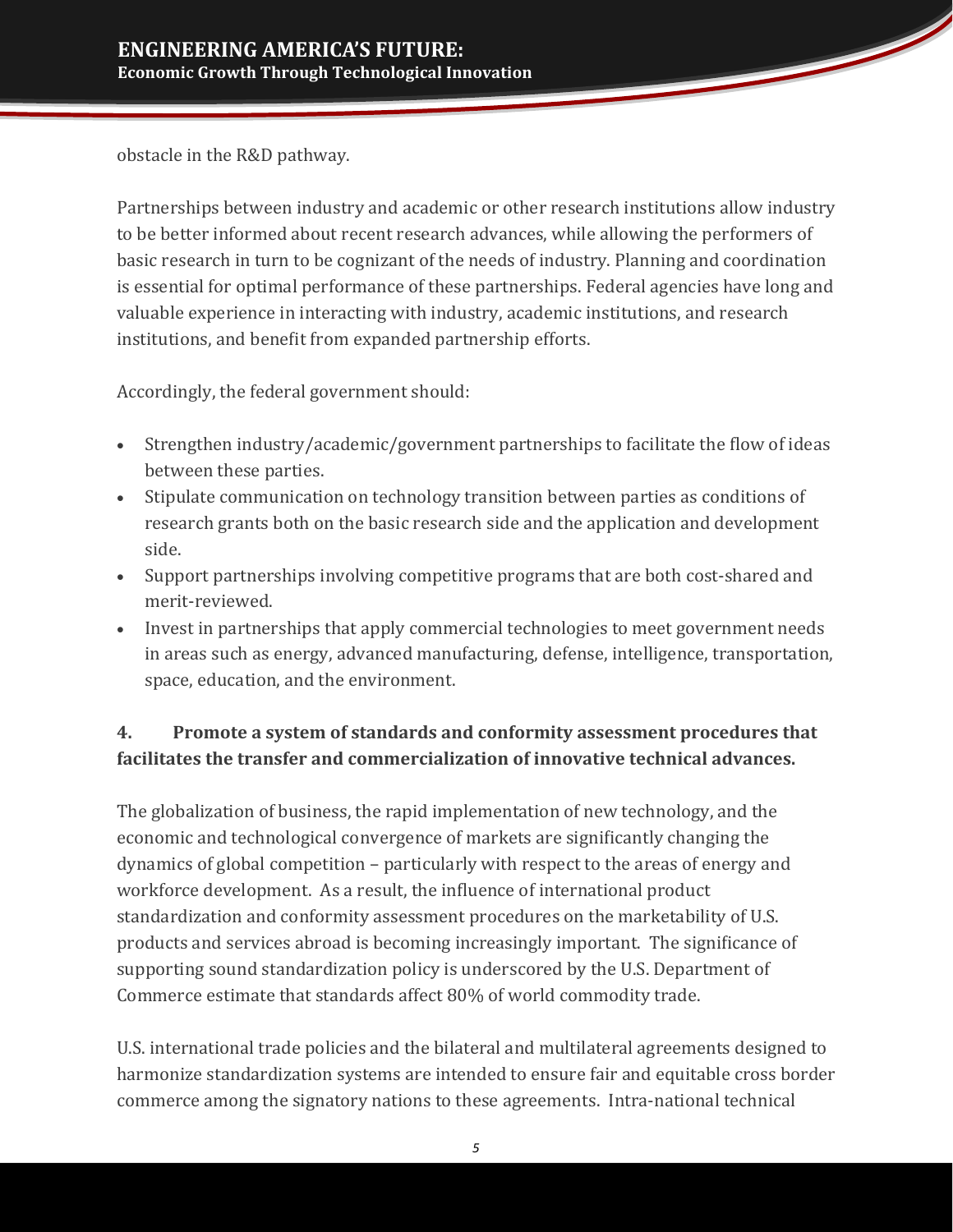standards and conformity assessment systems should not be used by some countries as an exclusionary tool to inhibit extra-national competition. Preservation of U.S. market access for innovative technology developments will require due diligence by both government and the private sector on the evolving state of international standards practices. 

To enhance the commercialization opportunities for new technologies, international standards development and conformity assessment procedures must preserve industry's ability to market products based on those technologies. To accommodate this need, the federal government, through its international trade negotiators and representatives and federal agencies, should:

- Continue to implement provisions of PL 104-113, The Technology Transfer and Advancement Act, to encourage greater use of, and participation in, voluntary consensus standards, accreditation, and conformity assessment programs by government agencies, allowing for increased efficiency, public safety, and reduced costs for taxpayers.
- Support the principles of international standardization including transparency, impartiality and consensus, effectiveness and relevance, and coherence during development, in accordance with the Technical Barriers to Trade (TBT) Agreement.
- Continue to recognize that U.S. domiciled standards-developing organizations produce standards that meet the above criteria, and thus are entitled to favored treatment under the TBT Agreement.
- Support private sector efforts to harmonize requirements among U.S. and international conformity assessment bodies and recognize that harmonization of standards should be addressed on a sectoral basis.
- Protect intellectual property rights in standards.

# **5. Create initiatives to broaden the science, technology, engineering and mathematics (STEM) pipeline at the university level, and strengthen STEM education in primary and secondary schools.**

The U.S. economy relies on the productivity, creativity and entrepreneurship of all U.S. citizens. As the workforce becomes increasingly more global and technology-driven, it is essential that the United States align its K-12 core curriculum to the knowledge and skill requirements of its 21st century workforce.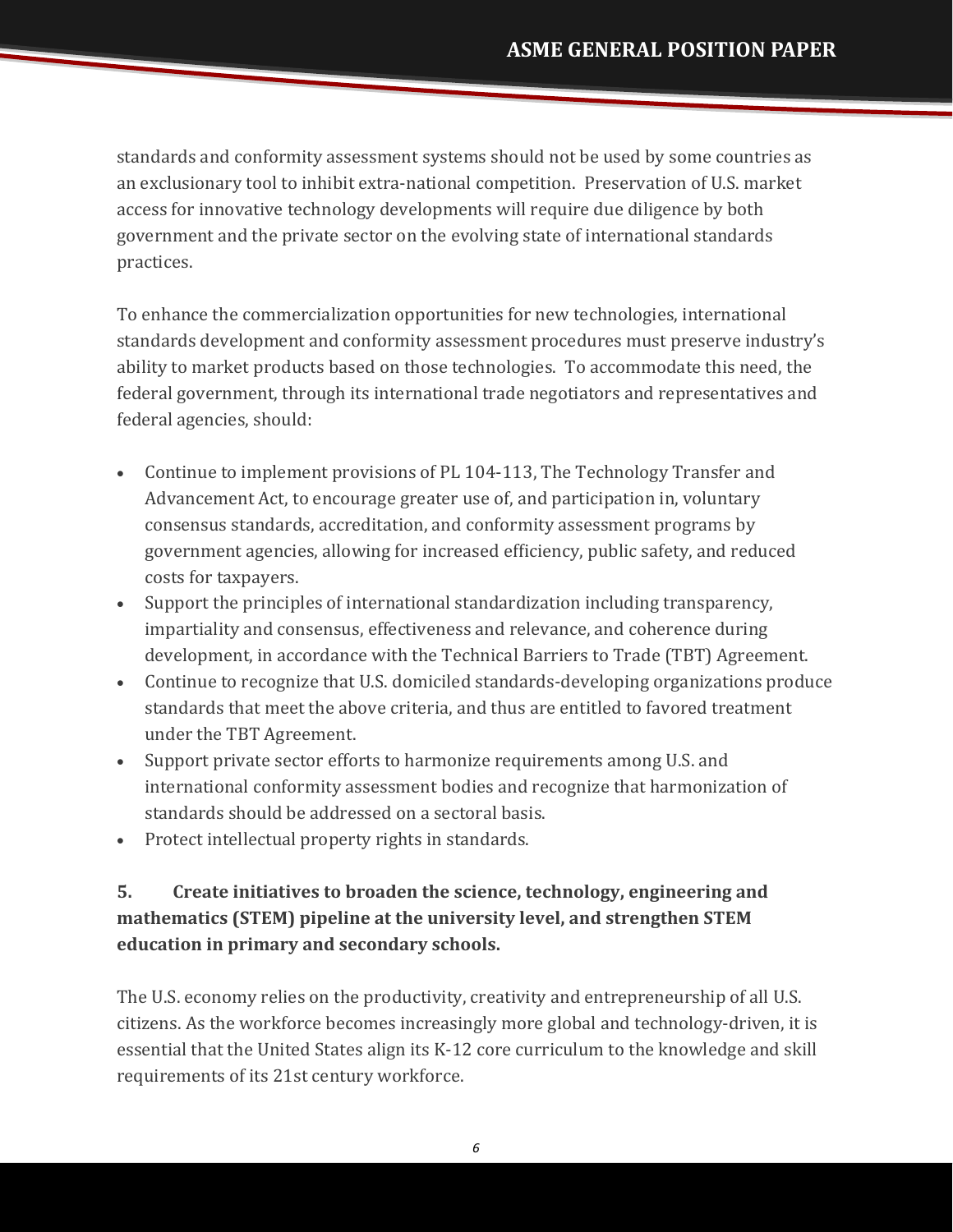The number of undergraduate engineering degrees awarded annually by U.S. universities has fallen from its peak in the mid-1980s, even as overall undergraduate enrollments are increasing; in fact, where engineering degrees made up almost  $8\%$  of all earned degrees in the mid-1980s, that figure is less than that amount today. The percentage of women earning B.S. degrees in engineering also peaked in 2002 at nearly 21%, but has not reached that level since that time. Increasing the participation of women and minorities is essential for broadening the STEM pipeline.

The lagging performance of U.S. primary and secondary school students on international math and science assessments similarly augurs poorly for our future global competitiveness. It is vitally important to strengthen STEM education at the K-12 levels. This will require a variety of measures, including the recruitment and training of qualified teachers; the development of curricular standards and materials that emphasize creativity, problem-solving, and critical thinking, along with assessments aligned with those standards; and the encouragement of partnerships between public and private stakeholders to bring practical and hands-on STEM experiences to the classroom.

Proper investment in K-12 STEM education aimed both at improving the performance of U.S. students and increasing recruitment to STEM fields will require substantial, rigorous research into best practices. There has historically been a dearth of research in STEM education, meaning that the true nature of deficiencies in STEM education are ill-defined, as are the proposed remedies. For example, it is not well-understood if the lack of diversity among STEM university graduates owes to problems of recruitment and retention at the university level, to inadequate technical preparation at the secondary school level, or to cultural biases at the different levels of education; nor is it understood even if the problems of racial and gender diversity are fundamentally similar. If these issues can be properly defined, it will be essential to evaluate the proper methods for addressing them. These research efforts would naturally be the domain of NSF or the Department of Education.

The federal government should:

- Coordinate federal programs and activities in support of STEM education and require them to develop a STEM education strategic plan to inform coordinated program and budget planning across the agencies.
- Establish and maintain an inventory of federally sponsored STEM education activities, including documentation on program assessments.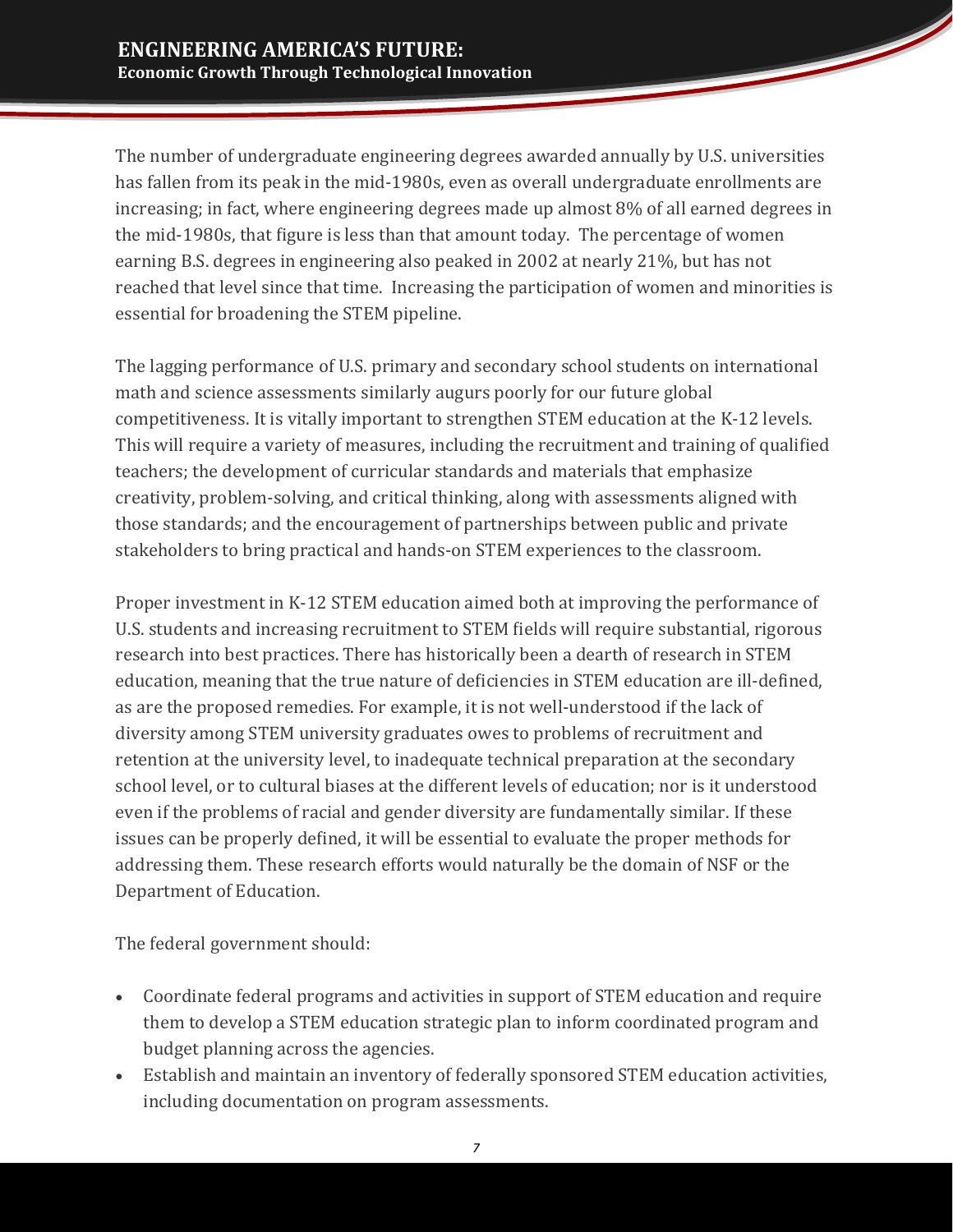- Support rigorous research, through the Department of Education or NSF, aimed at understanding the current deficiencies in STEM education both in the K-12 and the post-secondary levels, and at identifying best practices for addressing those deficiencies.
- Pursue the adoption of aggressive standards and effective assessment for STEM education in K-12, including reward systems to improve recruitment and retention of outstanding teachers.
- Encourage partnerships to involve private organizations in addressing STEM education improvements.
- Leverage programs such as NSF's Broader Impacts Criterion to encourage large-scale, sustained partnerships among higher education institutions, museums, industry, content developers and providers, research laboratories and centers, and elementary, middle, and high schools to deploy the Nation's science assets in ways that engage tomorrow's STEM innovators.
- Encourage mentoring opportunities for students in K-12 and partnerships that engage students and teachers in K-12 in entrepreneurial, innovative environments.
- Strengthen and re-examine oversight of existing legislation and programs aimed specifically at broadening participation by under-represented groups in STEM fields.
- Award grants to colleges and universities to reform undergraduate STEM education in their institutions, and specify that proposals must include evidence of institutional support for, and commitment to, the proposed reform effort.
- Promote the adoption and/or improvement by states of high-quality common standards and assessments in STEM subject areas.

# **6. Support life‐long education initiatives to provide employees and employers with the tools necessary to compete in the global economy.**

Continuing education enables the workforce to stay abreast of technological advances, respond to shifting trends, and supports employability. A technically literate workforce is essential for economic growth and prosperity in today's global economy. Continuing education also fosters stability in the population of technical workers. This workforce stability is important in attracting promising students to technical fields, and also in helping to ensure that institutional knowledge is retained and can be imparted to successive generations of workers. Return on investment in continuing education must be measured in the long term rather than the short term. Encouragement of continuing education must combine elements of measure intended to promote employment, R&D investment (including fiscal incentives), and aimed at strengthening STEM education.